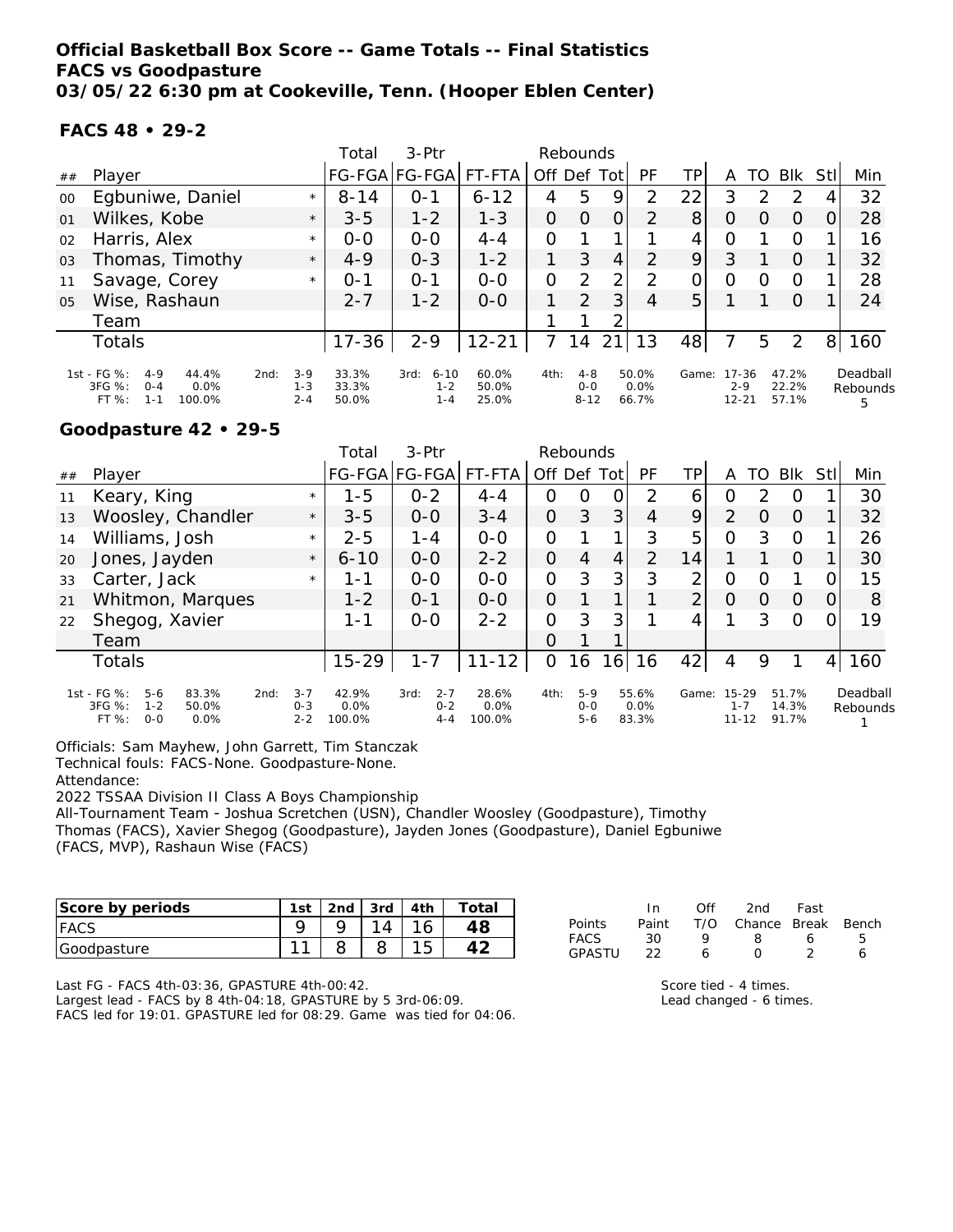### **FACS vs Goodpasture 03/05/22 6:30 pm at Cookeville, Tenn. (Hooper Eblen Center) 1st PERIOD Play-by-Play (Page 1)**

| HOME TEAM: Goodpasture                | Time  | Score    |                | Margin VISITORS: FACS                 |
|---------------------------------------|-------|----------|----------------|---------------------------------------|
| TURNOVR by Williams, Josh             | 07:48 |          |                |                                       |
|                                       | 07:45 |          |                | STEAL by Harris, Alex                 |
| REBOUND (DEF) by Williams, Josh       | 07:25 |          |                | MISSED JUMPER by Egbuniwe, Daniel     |
| TURNOVR by Jones, Jayden              | 07:08 |          |                |                                       |
|                                       | 07:05 |          |                | STEAL by Egbuniwe, Daniel             |
|                                       | 06:49 | $0 - 2$  | V <sub>2</sub> | GOOD! LAYUP by Wilkes, Kobe [PNT]     |
| TURNOVR by Williams, Josh             | 06:24 |          |                |                                       |
|                                       | 06:22 |          |                | STEAL by Thomas, Timothy              |
| FOUL by Williams, Josh (P1T1)         | 06:21 |          |                |                                       |
| REBOUND (DEF) by Carter, Jack         | 06:08 |          |                | MISSED 3 PTR by Thomas, Timothy       |
| GOOD! JUMPER by Williams, Josh [PNT]  | 05:50 | $2 - 2$  | T <sub>1</sub> |                                       |
|                                       | 05:31 | $2 - 4$  | V <sub>2</sub> | GOOD! LAYUP by Egbuniwe, Daniel [PNT] |
|                                       | 05:31 |          |                | ASSIST by Thomas, Timothy             |
| FOUL by Keary, King (P1T2)            | 05:08 |          |                |                                       |
| TURNOVR by Keary, King                | 05:08 |          |                |                                       |
|                                       | 04:56 | $2 - 6$  | V <sub>4</sub> | GOOD! LAYUP by Wilkes, Kobe [PNT]     |
| FOUL by Carter, Jack (P1T3)           | 04:56 | $2 - 7$  | V <sub>5</sub> | GOOD! FT SHOT by Wilkes, Kobe         |
| SUB IN: Shegog, Xavier                | 04:56 |          |                |                                       |
| SUB IN: Whitmon, Marques              | 04:56 |          |                |                                       |
| SUB OUT: Carter, Jack                 | 04:56 |          |                |                                       |
| SUB OUT: Williams, Josh               | 04:56 |          |                |                                       |
| GOOD! LAYUP by Keary, King [PNT]      | 04:39 | $4 - 7$  | V <sub>3</sub> |                                       |
| REBOUND (DEF) by (TEAM)               | 03:53 |          |                | MISSED 3 PTR by Savage, Corey         |
|                                       | 03:50 |          |                | TIMEOUT media                         |
|                                       | 03:50 |          |                | SUB IN: Wise, Rashaun                 |
|                                       | 03:50 |          |                | SUB OUT: Harris, Alex                 |
| GOOD! LAYUP by Whitmon, Marques [PNT] | 03:38 | $6 - 7$  | V <sub>1</sub> |                                       |
|                                       | 02:55 |          |                | FOUL by Wise, Rashaun (P1T1)          |
|                                       | 02:55 |          |                | TURNOVR by Wise, Rashaun              |
| GOOD! LAYUP by Jones, Jayden [PNT]    | 02:33 | $8 - 7$  | H <sub>1</sub> |                                       |
| ASSIST by Woosley, Chandler           | 02:33 |          |                |                                       |
| REBOUND (DEF) by Woosley, Chandler    | 02:20 |          |                | MISSED 3 PTR by Egbuniwe, Daniel      |
| MISSED 3 PTR by Keary, King           | 01:55 |          |                | REBOUND (DEF) by Thomas, Timothy      |
| FOUL by Whitmon, Marques (P1T4)       | 01:32 |          |                |                                       |
| SUB IN: Williams, Josh                | 01:32 |          |                |                                       |
| SUB IN: Carter, Jack                  | 01:32 |          |                |                                       |
| SUB OUT: Jones, Jayden                | 01:32 |          |                |                                       |
| SUB OUT: Keary, King                  | 01:32 |          |                |                                       |
| REBOUND (DEF) by Whitmon, Marques     | 01:20 |          |                | MISSED 3 PTR by Thomas, Timothy       |
| GOOD! 3 PTR by Williams, Josh         | 00:38 | $11 - 7$ | H 4            |                                       |
| ASSIST by Shegog, Xavier              | 00:38 |          |                |                                       |
|                                       | 00:01 | $11-9$   | H <sub>2</sub> | GOOD! LAYUP by Egbuniwe, Daniel [PNT] |

Goodpasture 11, FACS 9

|                                              | $\bigcap \{f\}$ | 2nd Fast       |  |                        |
|----------------------------------------------|-----------------|----------------|--|------------------------|
| 1st period-only Paint T/O Chance Break Bench |                 |                |  |                        |
|                                              |                 | FACS 8 5 0 0 0 |  | Score tied - 1 time.   |
| Goodpasture 8 2 0                            |                 |                |  | Lead changed - 1 time. |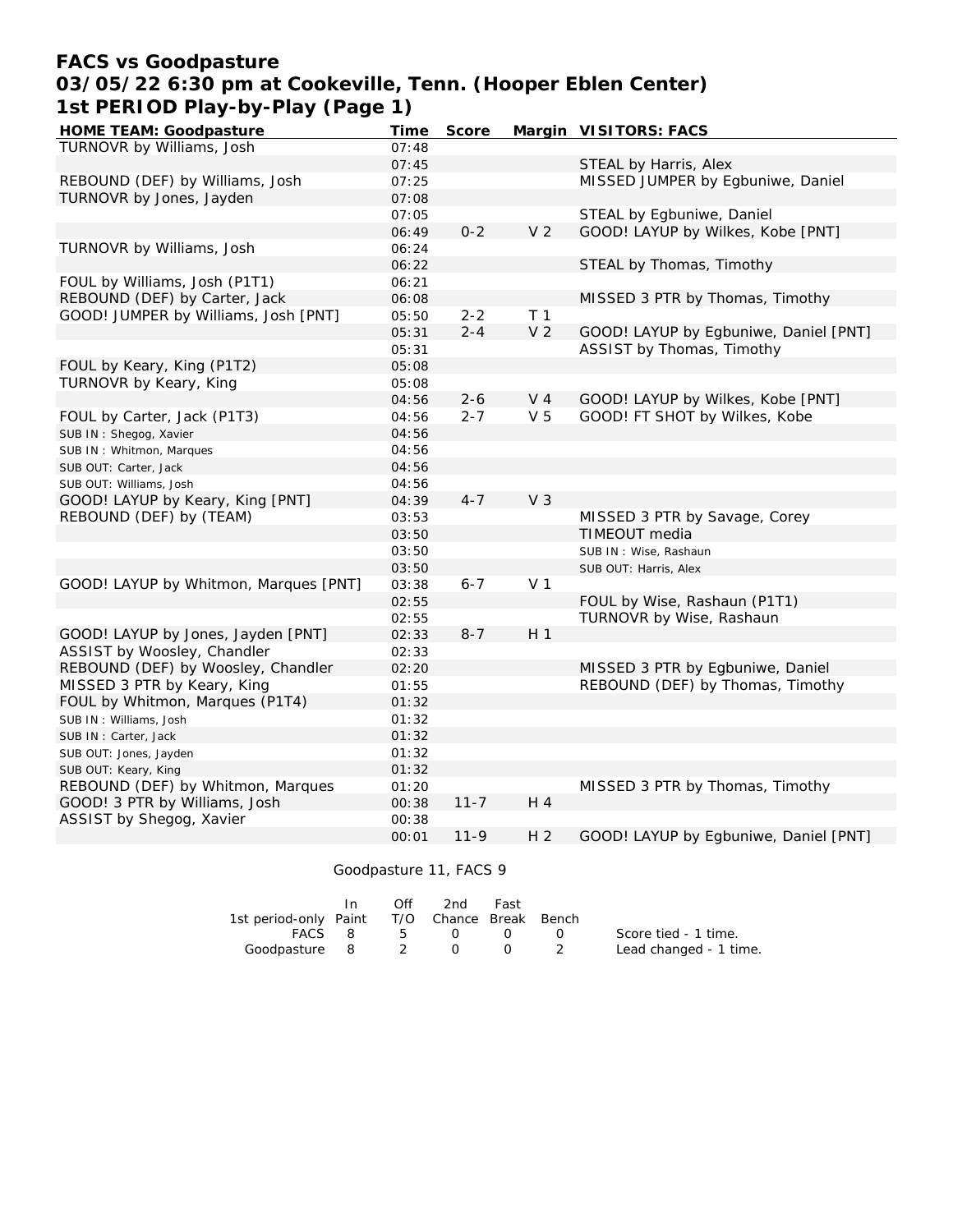## **FACS vs Goodpasture 03/05/22 6:30 pm at Cookeville, Tenn. (Hooper Eblen Center) 2nd PERIOD Play-by-Play (Page 1)**

| <b>HOME TEAM: Goodpasture</b>       | Time  | Score     |                | Margin VISITORS: FACS                  |
|-------------------------------------|-------|-----------|----------------|----------------------------------------|
|                                     | 08:00 |           |                | SUB IN: Wise, Rashaun                  |
|                                     | 08:00 |           |                | SUB OUT: Savage, Corey                 |
|                                     | 07:49 |           |                | MISSED LAYUP by Thomas, Timothy        |
|                                     | 07:49 |           |                | REBOUND (OFF) by Egbuniwe, Daniel      |
|                                     | 07:44 | $11 - 11$ | T <sub>2</sub> | GOOD! TIP-IN by Egbuniwe, Daniel [PNT] |
| MISSED 3 PTR by Williams, Josh      | 07:26 |           |                | REBOUND (DEF) by Thomas, Timothy       |
|                                     | 07:13 |           |                | TURNOVR by Egbuniwe, Daniel            |
| STEAL by Williams, Josh             | 07:12 |           |                |                                        |
| MISSED 3 PTR by Keary, King         | 07:06 |           |                | REBOUND (DEF) by (TEAM)                |
| SUB IN: Shegog, Xavier              | 07:02 |           |                |                                        |
| SUB OUT: Carter, Jack               | 07:02 |           |                |                                        |
|                                     | 06:24 | $11 - 14$ | $V_3$          | GOOD! 3 PTR by Wilkes, Kobe            |
|                                     | 06:24 |           |                | ASSIST by Egbuniwe, Daniel             |
| GOOD! JUMPER by Jones, Jayden       | 05:32 | $13 - 14$ | V <sub>1</sub> |                                        |
| TIMEOUT 30sec                       | 05:30 |           |                |                                        |
| FOUL by Shegog, Xavier (P1T5)       | 05:11 |           |                | MISSED FT SHOT by Egbuniwe, Daniel     |
|                                     | 05:11 |           |                | REBOUND (OFF) by (DEADBALL)            |
|                                     | 05:11 | $13 - 15$ | V <sub>2</sub> | GOOD! FT SHOT by Egbuniwe, Daniel      |
| TURNOVR by Shegog, Xavier           | 04:56 |           |                |                                        |
|                                     | 04:54 |           |                | STEAL by Wise, Rashaun                 |
|                                     | 04:41 |           |                | TURNOVR by Egbuniwe, Daniel            |
|                                     | 04:38 |           |                |                                        |
| STEAL by Woosley, Chandler          |       |           |                |                                        |
| MISSED LAYUP by Jones, Jayden       | 04:34 |           |                | BLOCK by Egbuniwe, Daniel              |
|                                     | 04:31 |           |                | REBOUND (DEF) by Thomas, Timothy       |
|                                     | 04:28 |           |                | TURNOVR by Harris, Alex                |
| STEAL by Keary, King                | 04:22 |           |                |                                        |
|                                     | 04:22 |           |                | FOUL by Thomas, Timothy (P1T2)         |
|                                     | 04:22 |           |                | SUB IN: Savage, Corey                  |
|                                     | 04:22 |           |                | SUB OUT: Harris, Alex                  |
| GOOD! LAYUP by Shegog, Xavier [PNT] | 04:03 | $15 - 15$ | T <sub>3</sub> |                                        |
| ASSIST by Jones, Jayden             | 04:03 |           |                |                                        |
|                                     | 03:30 |           |                | MISSED LAYUP by Wise, Rashaun          |
|                                     | 03:30 |           |                | REBOUND (OFF) by Wise, Rashaun         |
| REBOUND (DEF) by Jones, Jayden      | 03:25 |           |                | MISSED LAYUP by Wise, Rashaun          |
| GOOD! FT SHOT by Keary, King        | 03:19 | $16 - 15$ | H 1            | FOUL by Thomas, Timothy (P2T3)         |
| GOOD! FT SHOT by Keary, King        | 03:19 | $17 - 15$ | H <sub>2</sub> |                                        |
|                                     | 03:19 |           |                | TIMEOUT MEDIA                          |
| SUB IN: Carter, Jack                | 03:19 |           |                |                                        |
| SUB OUT: Shegog, Xavier             | 03:19 |           |                |                                        |
|                                     | 02:50 |           |                | MISSED 3 PTR by Wilkes, Kobe           |
|                                     | 02:50 |           |                | REBOUND (OFF) by (TEAM)                |
| REBOUND (DEF) by Woosley, Chandler  | 02:37 |           |                | MISSED 3 PTR by Wise, Rashaun          |
|                                     | 02:33 |           |                | FOUL by Wilkes, Kobe (P1T4)            |
| MISSED 3 PTR by Williams, Josh      | 02:16 |           |                | REBOUND (DEF) by Egbuniwe, Daniel      |
| FOUL by Carter, Jack (P2T6)         | 02:06 |           |                | MISSED FT SHOT by Egbuniwe, Daniel     |
|                                     | 02:06 |           |                | REBOUND (OFF) by (DEADBALL)            |
|                                     | 02:06 | $17 - 16$ | H 1            | GOOD! FT SHOT by Egbuniwe, Daniel      |
| SUB IN: Shegog, Xavier              | 02:06 |           |                |                                        |
| SUB OUT: Carter, Jack               | 02:06 |           |                |                                        |
| TURNOVR by Williams, Josh           | 01:45 |           |                |                                        |
|                                     | 01:44 |           |                | STEAL by Egbuniwe, Daniel              |
|                                     | 01:41 | $17 - 18$ | V <sub>1</sub> | GOOD! LAYUP by Thomas, Timothy [FB/PNT |
|                                     | 01:41 |           |                | ASSIST by Wise, Rashaun                |
| GOOD! JUMPER by Jones, Jayden [PNT] | 01:09 | 19-18     | H <sub>1</sub> |                                        |
| REBOUND (DEF) by Shegog, Xavier     | 00:03 |           |                | MISSED LAYUP by Wilkes, Kobe           |
|                                     |       |           |                |                                        |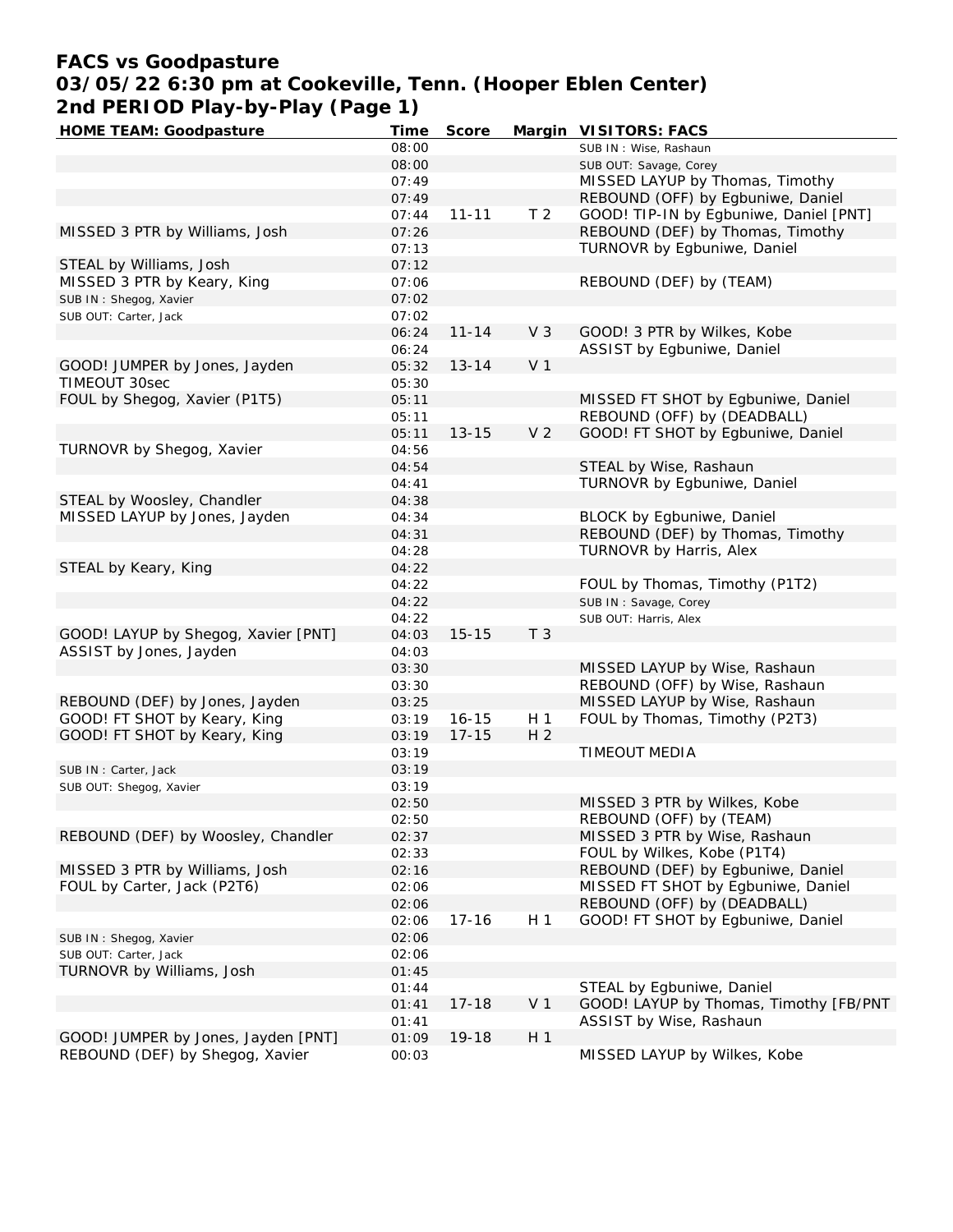# **FACS vs Goodpasture 03/05/22 6:30 pm at Cookeville, Tenn. (Hooper Eblen Center) 2nd PERIOD Play-by-Play (Page 2)**

**HOME TEAM: Goodpasture Time Score Margin VISITORS: FACS**

### Goodpasture 19, FACS 18

|                                              | $\mathsf{In}$ | $\overline{O}$ ff | 2nd Fast       |     |                         |
|----------------------------------------------|---------------|-------------------|----------------|-----|-------------------------|
| 2nd period-only Paint T/O Chance Break Bench |               |                   |                |     |                         |
|                                              |               |                   | FACS 4 2 2 2 0 |     | Score tied - 2 times.   |
| Goodpasture 4 2 0                            |               |                   |                | - 0 | Lead changed - 4 times. |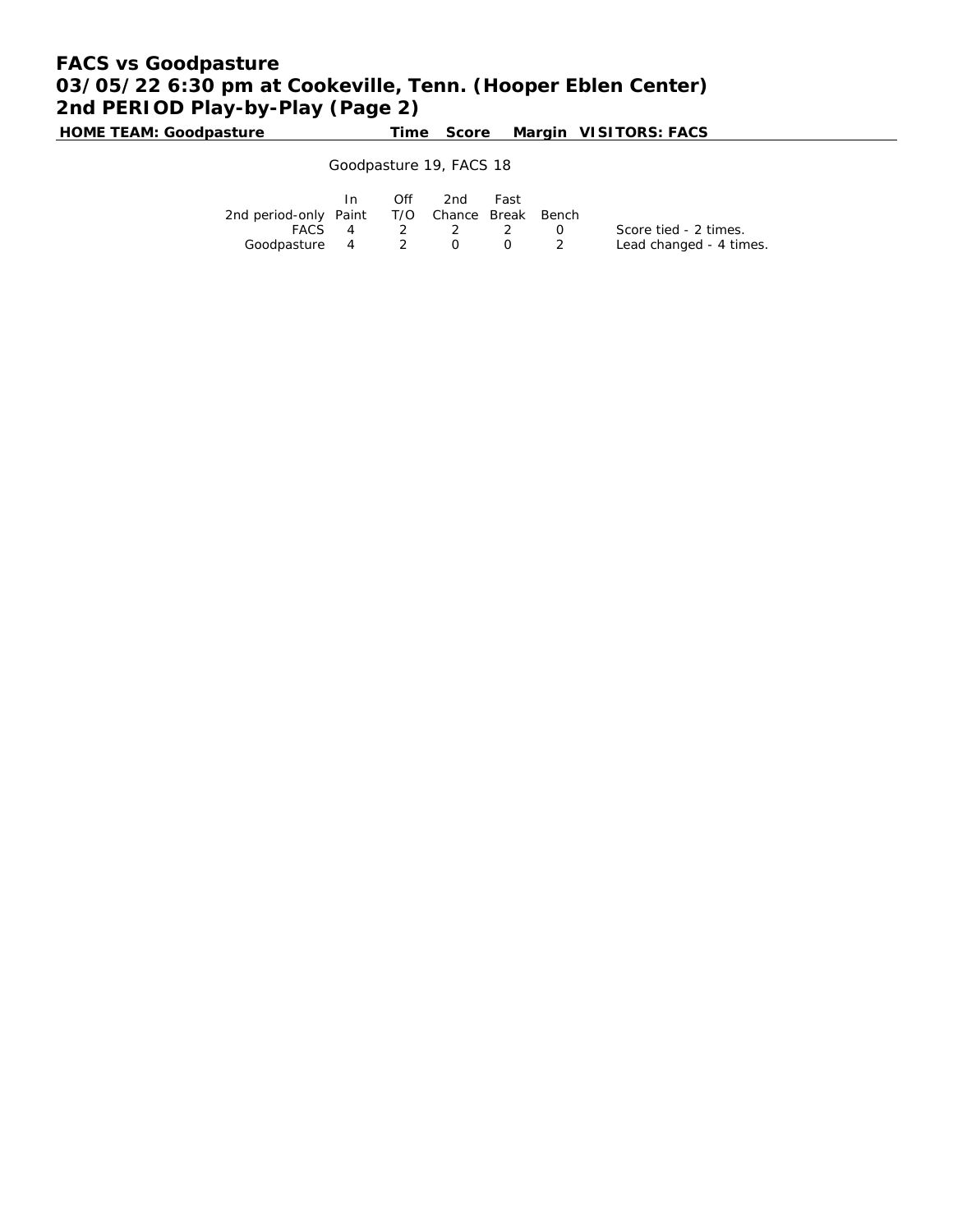### **FACS vs Goodpasture 03/05/22 6:30 pm at Cookeville, Tenn. (Hooper Eblen Center) 3rd PERIOD Play-by-Play (Page 1)**

| <b>HOME TEAM: Goodpasture</b>       | Time  | Score     |                | Margin VISITORS: FACS                  |
|-------------------------------------|-------|-----------|----------------|----------------------------------------|
| GOOD! JUMPER by Carter, Jack [PNT]  | 07:47 | $21 - 18$ | $H_3$          |                                        |
| REBOUND (DEF) by Jones, Jayden      | 07:22 |           |                | MISSED JUMPER by Egbuniwe, Daniel      |
| MISSED 3 PTR by Williams, Josh      | 07:04 |           |                | REBOUND (DEF) by Egbuniwe, Daniel      |
|                                     | 06:40 |           |                | TURNOVR by Thomas, Timothy             |
| STEAL by Jones, Jayden              | 06:38 |           |                |                                        |
| GOOD! JUMPER by Jones, Jayden [PNT] | 06:09 | $23 - 18$ | H 5            |                                        |
|                                     | 05:54 | $23 - 21$ | H <sub>2</sub> | GOOD! 3 PTR by Wise, Rashaun           |
|                                     | 05:54 |           |                | ASSIST by Egbuniwe, Daniel             |
| TURNOVR by Keary, King              | 05:27 |           |                | STEAL by Savage, Corey                 |
| SUB IN: Whitmon, Marques            | 05:20 |           |                |                                        |
| SUB IN: Shegog, Xavier              | 05:20 |           |                |                                        |
|                                     | 05:20 |           |                |                                        |
| SUB OUT: Carter, Jack               |       |           |                |                                        |
| SUB OUT: Williams, Josh             | 05:20 |           |                |                                        |
|                                     | 05:07 | $23 - 23$ | T 4            | GOOD! JUMPER by Wise, Rashaun [PNT]    |
|                                     | 05:07 |           |                | ASSIST by Thomas, Timothy              |
| MISSED JUMPER by Jones, Jayden      | 04:42 |           |                | REBOUND (DEF) by Savage, Corey         |
|                                     | 04:35 | $23 - 25$ | V <sub>2</sub> | GOOD! LAYUP by Thomas, Timothy [FB/PNT |
| TIMEOUT 30sec                       | 04:32 |           |                |                                        |
| <b>TIMEOUT MEDIA</b>                | 04:32 |           |                |                                        |
|                                     | 04:32 |           |                | SUB IN: Wise, Rashaun                  |
|                                     | 04:32 |           |                | SUB OUT: Harris, Alex                  |
|                                     | 04:27 |           |                | FOUL by Savage, Corey (P1T1)           |
| MISSED 3 PTR by Whitmon, Marques    | 04:05 |           |                | REBOUND (DEF) by Egbuniwe, Daniel      |
| FOUL by Woosley, Chandler (P1T1)    | 03:35 |           |                | MISSED FT SHOT by Egbuniwe, Daniel     |
|                                     | 03:35 |           |                | REBOUND (OFF) by (DEADBALL)            |
|                                     | 03:35 | $23 - 26$ | V <sub>3</sub> | GOOD! FT SHOT by Egbuniwe, Daniel      |
| TURNOVR by Shegog, Xavier           | 03:14 |           |                |                                        |
|                                     | 03:12 |           |                | STEAL by Egbuniwe, Daniel              |
| REBOUND (DEF) by Jones, Jayden      | 03:04 |           |                | MISSED LAYUP by Egbuniwe, Daniel       |
|                                     | 02:47 |           |                | FOUL by Savage, Corey (P2T2)           |
| SUB IN: Williams, Josh              | 02:47 |           |                |                                        |
| SUB OUT: Whitmon, Marques           | 02:47 |           |                |                                        |
| GOOD! FT SHOT by Woosley, Chandler  | 02:42 | $24 - 26$ | V <sub>2</sub> | FOUL by Wilkes, Kobe (P2T3)            |
| GOOD! FT SHOT by Woosley, Chandler  | 02:42 | $25 - 26$ | V <sub>1</sub> |                                        |
|                                     |       |           | V <sub>3</sub> |                                        |
|                                     | 02:18 | $25 - 28$ |                | GOOD! LAYUP by Egbuniwe, Daniel [PNT]  |
| MISSED LAYUP by Jones, Jayden       | 01:59 |           |                | BLOCK by Egbuniwe, Daniel              |
|                                     | 01:56 |           |                | REBOUND (DEF) by Wise, Rashaun         |
|                                     | 01:51 |           |                | MISSED LAYUP by Thomas, Timothy        |
|                                     | 01:51 |           |                | REBOUND (OFF) by Egbuniwe, Daniel      |
|                                     | 01:48 | $25 - 30$ | V <sub>5</sub> | GOOD! LAYUP by Egbuniwe, Daniel [PNT]  |
| TURNOVR by Shegog, Xavier           | 01:30 |           |                |                                        |
|                                     | 01:27 |           |                | STEAL by Egbuniwe, Daniel              |
| FOUL by Woosley, Chandler (P2T2)    | 01:23 |           |                | MISSED FT SHOT by Wilkes, Kobe         |
|                                     | 01:23 |           |                | REBOUND (OFF) by (DEADBALL)            |
| REBOUND (DEF) by Carter, Jack       | 01:23 |           |                | MISSED FT SHOT by Wilkes, Kobe         |
| SUB IN: Carter, Jack                | 01:23 |           |                |                                        |
| SUB OUT: Shegog, Xavier             | 01:23 |           |                |                                        |
|                                     | 01:09 |           |                | FOUL by Egbuniwe, Daniel (P1T4)        |
| MISSED JUMPER by Keary, King        | 00:59 |           |                | REBOUND (DEF) by Egbuniwe, Daniel      |
|                                     | 00:55 | $25 - 32$ | V <sub>7</sub> | GOOD! LAYUP by Thomas, Timothy [FB/PNT |
|                                     | 00:55 |           |                | ASSIST by Egbuniwe, Daniel             |
|                                     | 00:54 |           |                | SUB IN: Harris, Alex                   |
|                                     | 00:54 |           |                | SUB OUT: Egbuniwe, Daniel              |
|                                     | 00:44 |           |                | FOUL by Wise, Rashaun (P2T5)           |
|                                     | 00:44 |           |                | SUB IN : Egbuniwe, Daniel              |
|                                     |       |           |                |                                        |
| GOOD! FT SHOT by Jones, Jayden      | 00:44 |           |                | SUB OUT: Harris, Alex                  |
|                                     | 00:27 | $26 - 32$ | V6             | FOUL by Wise, Rashaun (P3T6)           |
| GOOD! FT SHOT by Jones, Jayden      | 00:27 | $27 - 32$ | V <sub>5</sub> |                                        |
|                                     | 00:03 |           |                | MISSED 3 PTR by Thomas, Timothy        |
|                                     | 00:03 |           |                | REBOUND (OFF) by Thomas, Timothy       |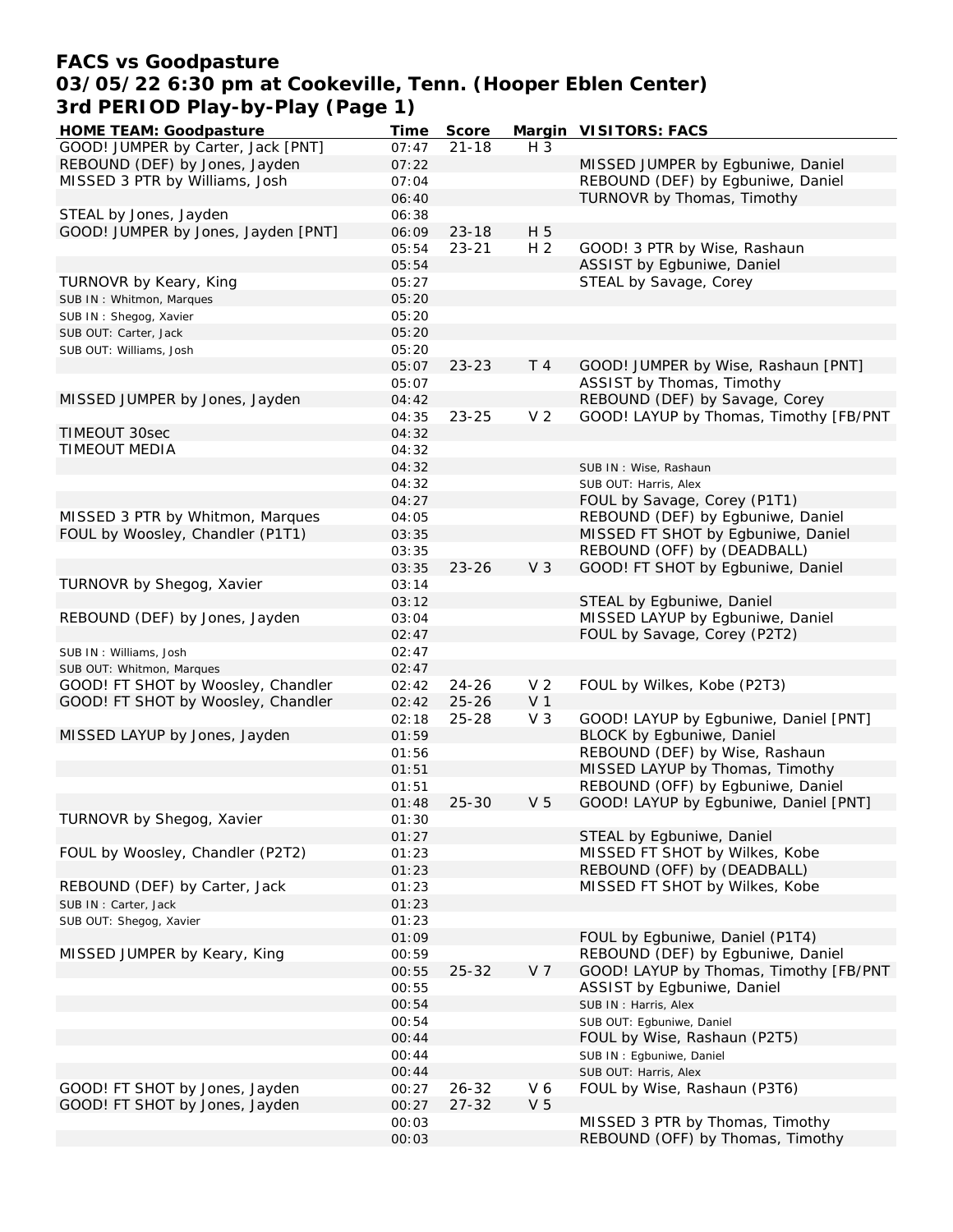# **FACS vs Goodpasture 03/05/22 6:30 pm at Cookeville, Tenn. (Hooper Eblen Center) 3rd PERIOD Play-by-Play (Page 2)**

**HOME TEAM: Goodpasture Time Score Margin VISITORS: FACS**

FACS 32, Goodpasture 27

|                                              | In 1 | Off 2nd     | Fast |                                               |                        |
|----------------------------------------------|------|-------------|------|-----------------------------------------------|------------------------|
| 3rd period-only Paint T/O Chance Break Bench |      |             |      |                                               |                        |
|                                              |      | FACS 10 2 2 | 4 5  |                                               | Score tied - 1 time.   |
| Goodpasture 4 2 0                            |      |             |      | $\left( \begin{array}{c} \end{array} \right)$ | Lead changed - 1 time. |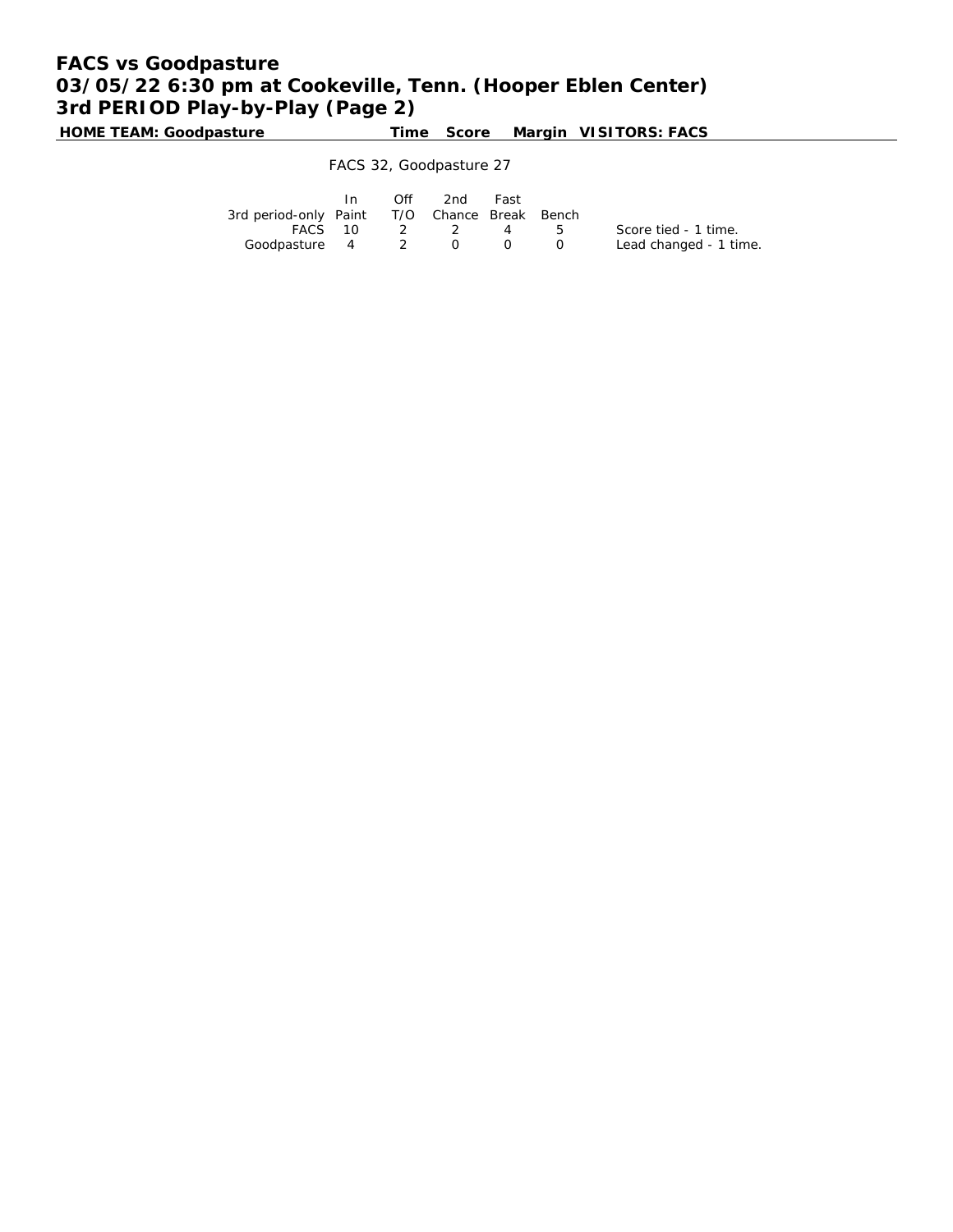## **FACS vs Goodpasture 03/05/22 6:30 pm at Cookeville, Tenn. (Hooper Eblen Center) 4th PERIOD Play-by-Play (Page 1)**

| <b>HOME TEAM: Goodpasture</b>           | Time  | Score     |                | Margin VISITORS: FACS                  |
|-----------------------------------------|-------|-----------|----------------|----------------------------------------|
|                                         | 08:00 |           |                | SUB IN: Wise, Rashaun                  |
|                                         | 08:00 |           |                | SUB OUT: Harris, Alex                  |
| GOOD! JUMPER by Jones, Jayden           | 07:27 | 29-32     | V <sub>3</sub> |                                        |
| FOUL by Carter, Jack (P3T3)             | 06:58 | 29-33     | V <sub>4</sub> | GOOD! FT SHOT by Egbuniwe, Daniel      |
| REBOUND (DEF) by Carter, Jack           | 06:58 |           |                | MISSED FT SHOT by Egbuniwe, Daniel     |
| MISSED JUMPER by Jones, Jayden          | 06:29 |           |                | REBOUND (DEF) by Egbuniwe, Daniel      |
|                                         | 06:08 | 29-35     | V6             | GOOD! LAYUP by Egbuniwe, Daniel [PNT]  |
|                                         | 06:08 |           |                | ASSIST by Thomas, Timothy              |
| GOOD! JUMPER by Woosley, Chandler       | 05:48 | $31 - 35$ | V <sub>4</sub> |                                        |
| BLOCK by Carter, Jack                   | 05:05 |           |                | MISSED LAYUP by Egbuniwe, Daniel       |
|                                         | 05:03 |           |                | REBOUND (OFF) by Egbuniwe, Daniel      |
|                                         | 05:02 | $31 - 37$ | V 6            | GOOD! LAYUP by Egbuniwe, Daniel [PNT]  |
|                                         | 05:00 |           |                | <b>TIMEOUT TEAM</b>                    |
| MISSED JUMPER by Woosley, Chandler      | 04:47 |           |                | REBOUND (DEF) by Wise, Rashaun         |
|                                         | 04:25 |           |                | MISSED JUMPER by Wise, Rashaun         |
|                                         | 04:25 |           |                | REBOUND (OFF) by Egbuniwe, Daniel      |
|                                         |       |           |                |                                        |
|                                         | 04:18 | $31 - 39$ | $V_8$          | GOOD! TIP-IN by Egbuniwe, Daniel [PNT] |
| GOOD! LAYUP by Woosley, Chandler [PNT]  | 04:01 | 33-39     | V6             |                                        |
| TIMEOUT 30sec                           | 04:00 |           |                |                                        |
|                                         | 04:00 |           |                | TIMEOUT media                          |
| SUB IN: Shegog, Xavier                  | 04:00 |           |                | SUB IN: Harris, Alex                   |
| SUB OUT: Carter, Jack                   | 04:00 |           |                | SUB OUT: Wilkes, Kobe                  |
|                                         | 03:36 | $33 - 41$ | $V_8$          | GOOD! LAYUP by Thomas, Timothy [PNT]   |
| MISSED JUMPER by Keary, King            | 03:05 |           |                | REBOUND (DEF) by Harris, Alex          |
| FOUL by Keary, King (P2T4)              | 03:04 |           |                |                                        |
| REBOUND (DEF) by Shegog, Xavier         | 02:17 |           |                | MISSED LAYUP by Egbuniwe, Daniel       |
| GOOD! LAYUP by Jones, Jayden [FB/PNT]   | 02:09 | $35 - 41$ | V 6            |                                        |
| ASSIST by Woosley, Chandler             | 02:09 |           |                |                                        |
| FOUL by Woosley, Chandler (P3T5)        | 01:42 | $35 - 42$ | V 7            | GOOD! FT SHOT by Harris, Alex          |
|                                         | 01:42 | $35 - 43$ | V8             | GOOD! FT SHOT by Harris, Alex          |
|                                         | 01:42 |           |                | TIMEOUT 30sec                          |
| MISSED JUMPER by Woosley, Chandler      | 01:32 |           |                | REBOUND (DEF) by Savage, Corey         |
| REBOUND (DEF) by Jones, Jayden          | 01:12 |           |                | MISSED JUMPER by Wise, Rashaun         |
| GOOD! FT SHOT by Keary, King            | 00:58 | $36 - 43$ | V <sub>7</sub> | FOUL by Egbuniwe, Daniel (P2T7)        |
| GOOD! FT SHOT by Keary, King            | 00:58 | $37 - 43$ | V6             |                                        |
| FOUL by Williams, Josh (P2T6)           | 00:53 |           |                |                                        |
| FOUL by Jones, Jayden (P1T7)            | 00:51 |           |                | MISSED FT SHOT by Egbuniwe, Daniel     |
|                                         | 00:51 |           |                | REBOUND (OFF) by (DEADBALL)            |
|                                         | 00:51 | $37 - 44$ | V <sub>7</sub> | GOOD! FT SHOT by Egbuniwe, Daniel      |
| GOOD! JUMPER by Woosley, Chandler [PNT] | 00:42 | $39 - 44$ | V <sub>5</sub> |                                        |
| FOUL by Jones, Jayden (P2T8)            | 00:33 | 39-45     | V6             | GOOD! FT SHOT by Thomas, Timothy       |
| REBOUND (DEF) by Woosley, Chandler      | 00:33 |           |                | MISSED FT SHOT by Thomas, Timothy      |
| MISSED FT SHOT by Woosley, Chandler     | 00:24 |           |                | FOUL by Wise, Rashaun (P4T8)           |
| REBOUND (OFF) by (DEADBALL)             | 00:24 |           |                |                                        |
| GOOD! FT SHOT by Woosley, Chandler      | 00:24 | $40 - 45$ | V <sub>5</sub> |                                        |
| FOUL by Woosley, Chandler (P4T9)        | 00:18 | $40 - 46$ | V6             | GOOD! FT SHOT by Harris, Alex          |
|                                         | 00:18 | $40 - 47$ | V 7            | GOOD! FT SHOT by Harris, Alex          |
| GOOD! FT SHOT by Shegog, Xavier         |       |           | V6             | FOUL by Harris, Alex (P1T9)            |
|                                         | 00:04 | $41 - 47$ |                |                                        |
| GOOD! FT SHOT by Shegog, Xavier         | 00:04 | 42-47     | V <sub>5</sub> |                                        |
| FOUL by Williams, Josh (P3T10)          | 00:03 | $42 - 48$ | V6             | GOOD! FT SHOT by Egbuniwe, Daniel      |
| REBOUND (DEF) by Shegog, Xavier         | 00:03 |           |                | MISSED FT SHOT by Egbuniwe, Daniel     |
| SUB IN: Whitmon, Marques                | 00:03 |           |                |                                        |
| SUB IN: Carter, Jack                    | 00:03 |           |                |                                        |
| SUB OUT: Woosley, Chandler              | 00:03 |           |                |                                        |
| SUB OUT: Williams, Josh                 | 00:03 |           |                |                                        |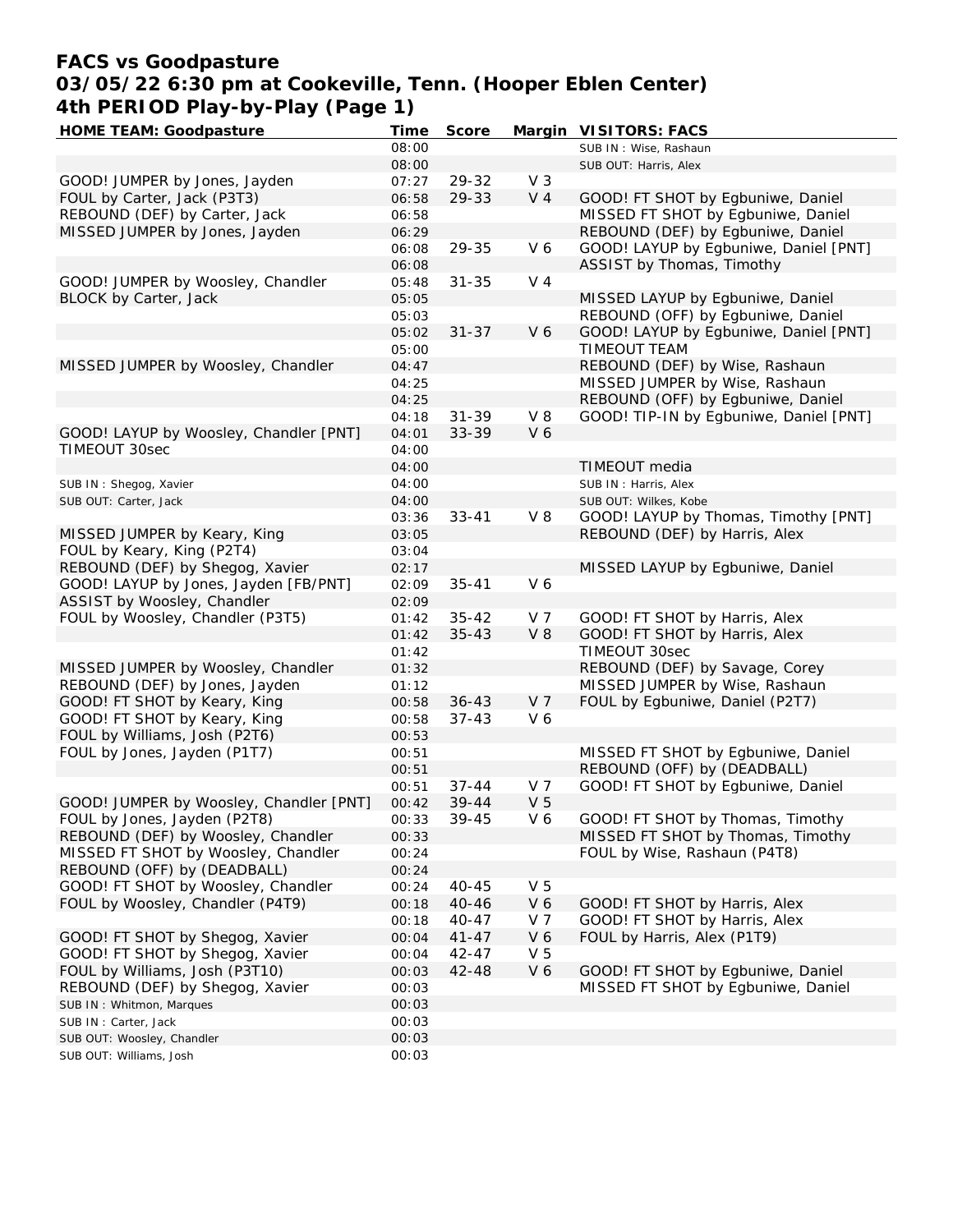# **FACS vs Goodpasture 03/05/22 6:30 pm at Cookeville, Tenn. (Hooper Eblen Center) 4th PERIOD Play-by-Play (Page 2)**

**HOME TEAM: Goodpasture Time Score Margin VISITORS: FACS**

### FACS 48, Goodpasture 42

|                                              | $\ln$  | Off | 2nd Fast                                    |                |                         |
|----------------------------------------------|--------|-----|---------------------------------------------|----------------|-------------------------|
| 4th period-only Paint T/O Chance Break Bench |        |     |                                             |                |                         |
|                                              | FACS 8 |     | $\begin{array}{cccc} 0 & 4 & 0 \end{array}$ | $\overline{0}$ | Score tied - 0 times.   |
| Goodpasture 6 0 0 2 2                        |        |     |                                             |                | Lead changed - 0 times. |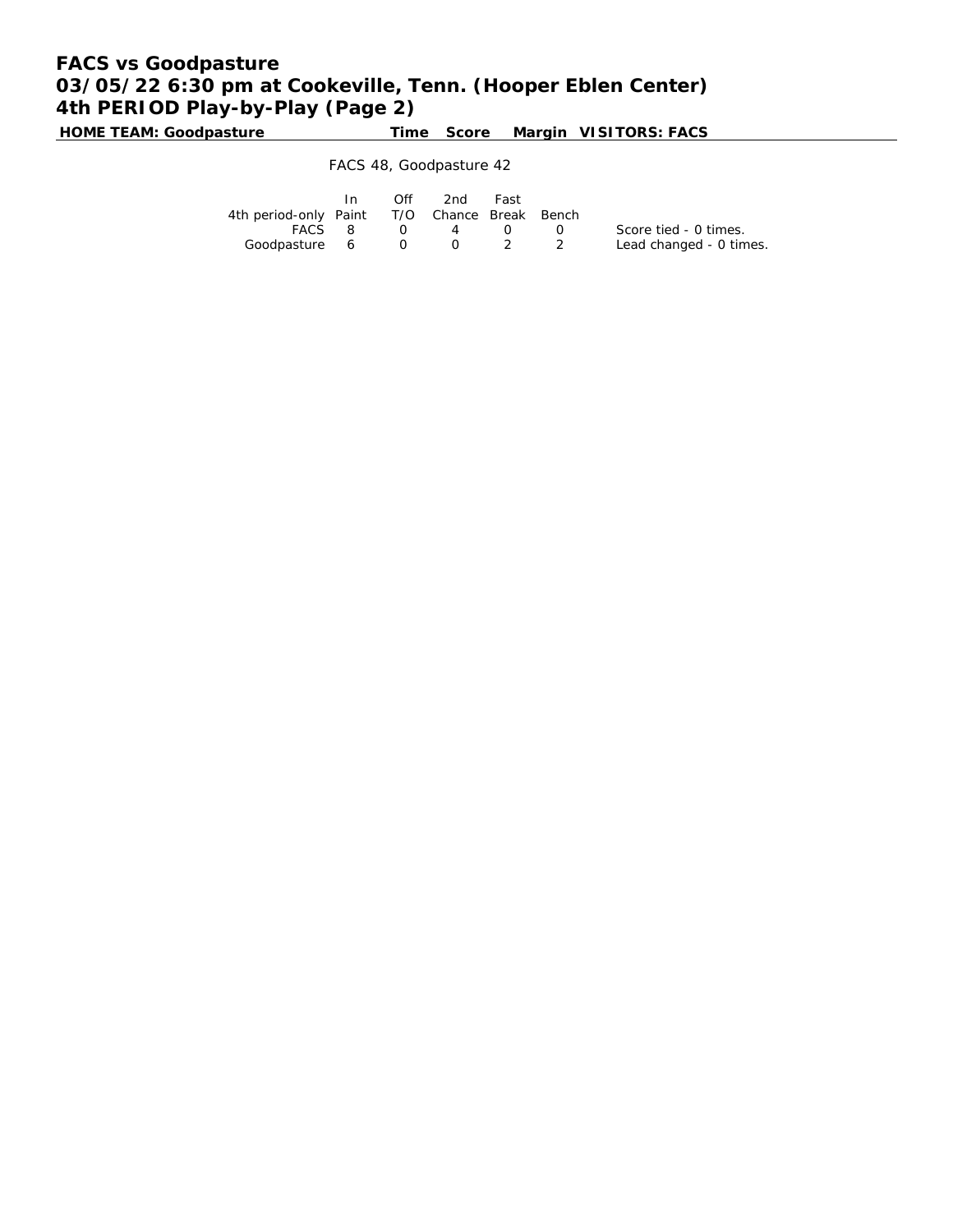**FACS 9 • 29-2**

|        |                                                            |         | Total   | 3-Ptr                |         | Rebounds       |          |   |          |                |                  |                  |          |                |                      |
|--------|------------------------------------------------------------|---------|---------|----------------------|---------|----------------|----------|---|----------|----------------|------------------|------------------|----------|----------------|----------------------|
| ##     | Player                                                     |         |         | FG-FGA FG-FGA FT-FTA |         | Off Def Tot    |          |   | PF       | TPI            | Α                | TO               | Blk      | Stll           | Min                  |
| $00\,$ | Egbuniwe, Daniel                                           | $\star$ | $2 - 4$ | $O - 1$              | $0 - 0$ | O              | O        | 0 | O        | 4              | $\left( \right)$ |                  | O        |                | 8                    |
| 01     | Wilkes, Kobe                                               | $\star$ | $2 - 2$ | $0 - 0$              | $1 - 1$ | 0              | $\Omega$ | 0 | $\Omega$ | 5 <sup>1</sup> | $\Omega$         |                  | O        |                | 8                    |
| 02     | Harris, Alex                                               | $\star$ | $0 - 0$ | $0 - 0$              | $0 - 0$ | 0              | $\Omega$ | 0 | $\Omega$ | 0              | O                | $\left( \right)$ | $\Omega$ |                |                      |
| 03     | Thomas, Timothy                                            | $\star$ | $0 - 2$ | $0 - 2$              | $0 - 0$ | $\overline{O}$ |          |   | O        |                |                  | O                | 0        |                | 8                    |
| 11     | Savage, Corey                                              | $\star$ | $O - 1$ | $O - 1$              | $0 - 0$ | 0              | O        | 0 | $\Omega$ | 0              | O                | O                | O        | O.             | 8                    |
| 05     | Wise, Rashaun                                              |         | $0 - 0$ | $0 - 0$              | $0 - 0$ | $\Omega$       | $\Omega$ | 0 |          | 0              | $\circ$          |                  | $\Omega$ | $\Omega$       | 3                    |
|        | Team                                                       |         |         |                      |         | 0              | 0        | 0 |          |                |                  |                  |          |                |                      |
|        | Totals                                                     |         | $4 - 9$ | $O - 4$              | $1 - 1$ | O              |          |   |          | 9              |                  |                  | Ο        | 3 <sup>1</sup> |                      |
|        | $FG \%$ :<br>44.4%<br>$4 - 9$<br>3FG %:<br>0.0%<br>$O - 4$ |         |         |                      |         |                |          |   |          |                |                  |                  |          |                | Deadball<br>Rebounds |

 $\Omega$ 

**Goodpasture 11 • 29-5**

FT %: 1-1 100.0

|    |                                                           |         | Total   | $3-Ptr$               |         | Rebounds       |          |                |           |                |                |               |                |          |                      |
|----|-----------------------------------------------------------|---------|---------|-----------------------|---------|----------------|----------|----------------|-----------|----------------|----------------|---------------|----------------|----------|----------------------|
| ## | Player                                                    |         |         | FG-FGA FG-FGA  FT-FTA |         | Off Def Tot    |          |                | <b>PF</b> | ΤP             | A              | TO            | <b>Blk</b>     | Stll     | Min                  |
| 11 | Keary, King                                               | $\star$ | $1 - 2$ | $0 - 1$               | $0-0$   | 0              | 0        | 0              |           | 2              | O              |               | 0              | 0        | 6                    |
| 13 | Woosley, Chandler                                         | $\star$ | $0 - 0$ | $0 - 0$               | $0 - 0$ | $\overline{O}$ |          | 1              | $\Omega$  | O              |                | 0             | $\overline{O}$ | 0        | 8                    |
| 14 | Williams, Josh                                            | $\star$ | $2 - 2$ | 1-1                   | $0-0$   | 0              |          | 1              |           | 5 <sub>1</sub> | $\overline{O}$ | $\mathcal{P}$ | $\Omega$       | 0        | 4                    |
| 20 | Jones, Jayden                                             | $\star$ | $1 - 1$ | $0-0$                 | $0-0$   | 0              | 0        | $\overline{O}$ | $\Omega$  | $\overline{2}$ | 0              |               | $\overline{O}$ | 0        | 6                    |
| 33 | Carter, Jack                                              | $\star$ | $0 - 0$ | $0 - 0$               | $0-0$   | $\overline{O}$ |          | 1              |           | 0              | $\overline{O}$ | O             | $\overline{O}$ | 0        | 4                    |
| 21 | Whitmon, Marques                                          |         | $1 - 1$ | $0 - 0$               | $0 - 0$ | O              |          |                |           | $\overline{2}$ | $\Omega$       | $\Omega$      | $\Omega$       | $\Omega$ | 4                    |
| 22 | Shegog, Xavier                                            |         | $0 - 0$ | $0 - 0$               | $0 - 0$ | 0              | $\Omega$ | 0              | $\Omega$  | 0              | 1              | 0             | 0              | 0        | 4                    |
|    | Team                                                      |         |         |                       |         | 0              |          | 1              |           |                |                |               |                |          |                      |
|    | <b>Totals</b>                                             |         | $5 - 6$ | $1 - 2$               | $0 - 0$ | $\overline{O}$ | 5        | 5              | 4         | 11             | 2              | 4             | O              | 0        |                      |
|    | $FG \%$ :<br>83.3%<br>$5-6$<br>3FG %:<br>$1 - 2$<br>50.0% |         |         |                       |         |                |          |                |           |                |                |               |                |          | Deadball<br>Rebounds |

Rebounds 0

Officials: Sam Mayhew, John Garrett, Tim Stanczak Technical fouls: FACS-None. Goodpasture-None. Attendance:

2022 TSSAA Division II Class A Boys Championship

| Score by periods | 1st    | 2 <sub>nd</sub> | 3rd | Totai |
|------------------|--------|-----------------|-----|-------|
| <b>FACS</b>      |        |                 |     |       |
| Goodpasture      | $\sim$ |                 |     |       |

Last FG - FACS 1st-00:01, GPASTURE 1st-00:38.

FT %: 0-0 0.0%

Largest lead - FACS by 5 1st-04:56, GPASTURE by 4 1st-00:38. FACS led for 03:57. GPASTURE led for 26:33. Game was tied for -6:-30.

|               | In In | Off            | 2nd                    | Fast             |  |
|---------------|-------|----------------|------------------------|------------------|--|
| <b>Points</b> | Paint |                | T/O Chance Break Bench |                  |  |
| FACS          | 8     | 5.             | $\left( \right)$       | $\left( \right)$ |  |
| <b>GPASTU</b> | Я     | $\overline{2}$ | $\Omega$               | $\cap$           |  |
|               |       |                |                        |                  |  |

Score tied - 1 time. Lead changed - 1 time.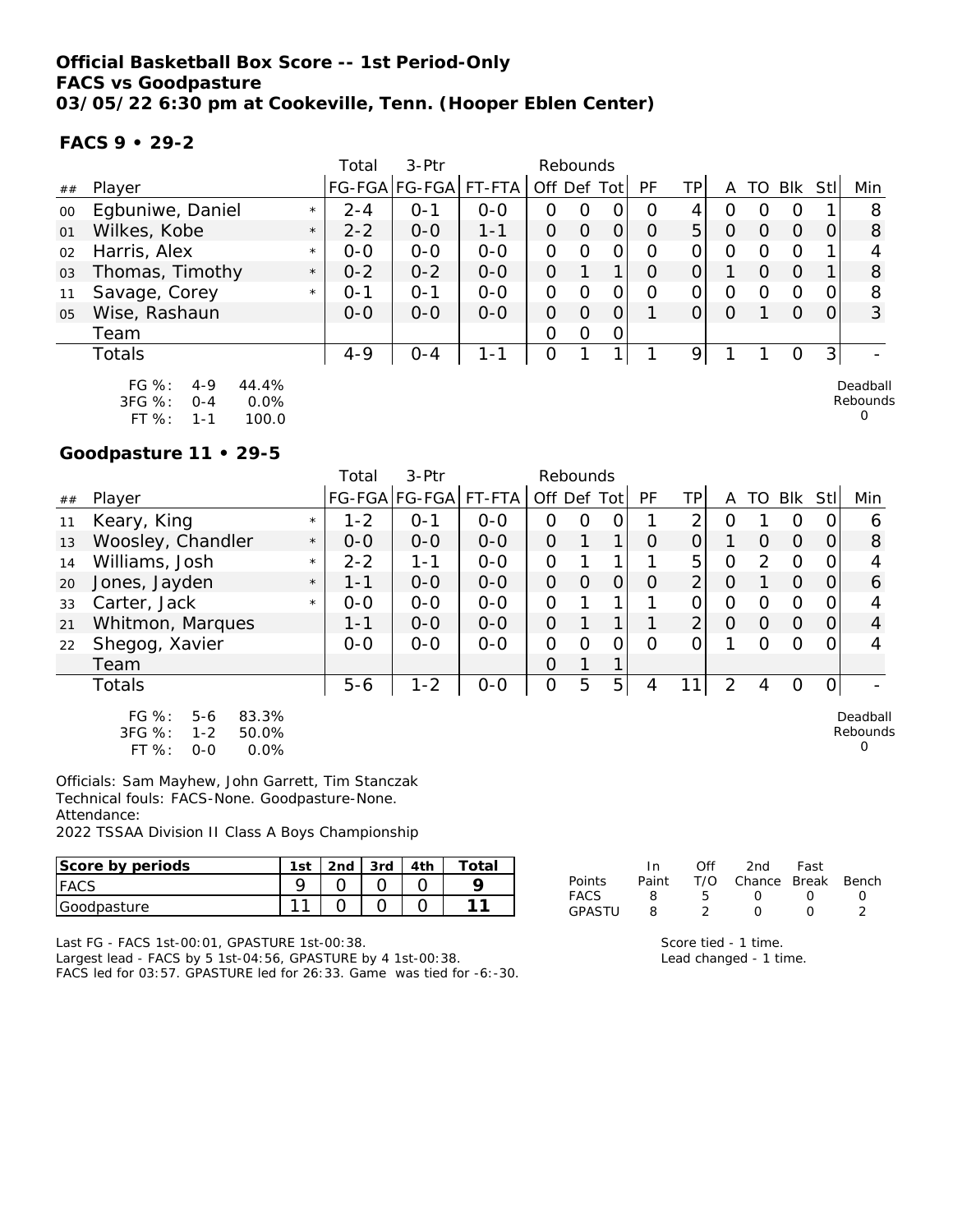**FACS 9 • 29-2**

|        |                                                           |         | Total   | 3-Ptr                |         | Rebounds       |                |   |          |          |               |    |          |                |                      |
|--------|-----------------------------------------------------------|---------|---------|----------------------|---------|----------------|----------------|---|----------|----------|---------------|----|----------|----------------|----------------------|
| ##     | Player                                                    |         |         | FG-FGA FG-FGA FT-FTA |         | Off Def Tot    |                |   | PF       | TPI      | A             | TO | Blk      | Stll           | Min                  |
| $00\,$ | Egbuniwe, Daniel                                          | $\star$ | 1 - 1   | $0 - 0$              | $2 - 4$ |                |                | 2 | O        | 4        |               |    |          |                | 8                    |
| 01     | Wilkes, Kobe                                              | $\star$ | $1 - 3$ | $1 - 2$              | $0 - 0$ | 0              | 0              | 0 |          | 3        | O             |    | $\Omega$ |                | 8                    |
| 02     | Harris, Alex                                              | $\star$ | $0 - 0$ | $0 - 0$              | $0 - 0$ | $\overline{O}$ | $\Omega$       | O | $\Omega$ | 0        | O             |    | O        |                | 3                    |
| 03     | Thomas, Timothy                                           | $\star$ | $1 - 2$ | $0 - 0$              | $0 - 0$ | $\overline{O}$ | $\overline{2}$ | 2 | 2        | 2        | O             | O  | 0        | 0              | 8                    |
| 11     | Savage, Corey                                             | $\star$ | $0 - 0$ | $0-0$                | $0 - 0$ | 0              | 0              | 0 | $\Omega$ | $\Omega$ | O             | O  | O        | O.             |                      |
| 05     | Wise, Rashaun                                             |         | $0 - 3$ | $O - 1$              | $0 - 0$ |                | $\Omega$       | 1 | $\Omega$ |          |               | 0  | $\Omega$ |                | 8                    |
|        | Team                                                      |         |         |                      |         |                |                | 2 |          |          |               |    |          |                |                      |
|        | Totals                                                    |         | $3 - 9$ | $1 - 3$              | $2 - 4$ | 3              | 4              | 7 | 3        | 9        | $\mathcal{P}$ | 3  |          | $\overline{2}$ |                      |
|        | $FG \%$ :<br>33.3%<br>$3-9$<br>3FG %:<br>$1 - 3$<br>33.3% |         |         |                      |         |                |                |   |          |          |               |    |          |                | Deadball<br>Rebounds |

2

# **Goodpasture 8 • 29-5**

FT %: 2-4 50.0%

|    |                                                            |         | Total   | $3-Ptr$       |         | Rebounds |          |                |          |                |          |               |            |                |                      |
|----|------------------------------------------------------------|---------|---------|---------------|---------|----------|----------|----------------|----------|----------------|----------|---------------|------------|----------------|----------------------|
| ## | Player                                                     |         |         | FG-FGA FG-FGA | FT-FTA  | Off Def  |          | Tot            | PF       | TPI            | Α        | TO            | <b>Blk</b> | Stl            | Min                  |
| 11 | Keary, King                                                | $\star$ | $0 - 1$ | $0 - 1$       | $2 - 2$ | O        | Ω        | 0              | O        | 2              | O        |               | 0          |                | 8                    |
| 13 | Woosley, Chandler                                          | $\star$ | $0 - 0$ | $0-0$         | $O-O$   | $\Omega$ |          |                | $\Omega$ | 0              | O        | $\left($      | $\Omega$   |                | 8                    |
| 14 | Williams, Josh                                             | $\star$ | $0 - 2$ | $0 - 2$       | $0-0$   | O        |          | 0              | $\Omega$ | 0              | O        |               | $\Omega$   |                | 8                    |
| 20 | Jones, Jayden                                              | $\star$ | $2 - 3$ | $0-0$         | $O-O$   | $\Omega$ |          |                | $\Omega$ | 4              |          | $\Omega$      | $\Omega$   | 0              | 8                    |
| 33 | Carter, Jack                                               | $\star$ | $0-0$   | $0-0$         | $0-0$   | 0        | $\Omega$ | 0              |          | $\overline{O}$ | O        | ∩             | $\Omega$   | 0              | 2                    |
| 22 | Shegog, Xavier                                             |         | 1-1     | $0-0$         | $0-0$   | $\Omega$ |          |                |          | $\overline{2}$ | $\Omega$ |               | $\Omega$   | $\Omega$       | 5                    |
|    | Team                                                       |         |         |               |         | O        | $\Omega$ | $\overline{O}$ |          |                |          |               |            |                |                      |
|    | Totals                                                     |         | $3 - 7$ | $0 - 3$       | $2 - 2$ | 0        | 3        | 3 <sup>1</sup> | 2        | 8              |          | $\mathcal{P}$ | O          | 3 <sub>1</sub> |                      |
|    | $FG \%$ :<br>42.9%<br>$3 - 7$<br>3FG %:<br>$O - 3$<br>0.0% |         |         |               |         |          |          |                |          |                |          |               |            |                | Deadball<br>Rebound: |

FT %: 2-2 100.0

ls  $\Omega$ 

Officials: Sam Mayhew, John Garrett, Tim Stanczak Technical fouls: FACS-None. Goodpasture-None. Attendance:

2022 TSSAA Division II Class A Boys Championship

| Score by periods | l st | 2nd | 3rd | 4th | 'otal |                | ın    | Off | 2nd    | Fast         |       |
|------------------|------|-----|-----|-----|-------|----------------|-------|-----|--------|--------------|-------|
| <b>FACS</b>      |      |     |     |     |       | Points         | Paint | T/C | Chance | <b>Break</b> | Bench |
| Goodpasture      |      |     |     |     |       | FACS<br>GPASTI |       |     |        |              |       |

Last FG - FACS 2nd-01:41, GPASTURE 2nd-01:09.

Largest lead - FACS by 5 1st-04:56, GPASTURE by 4 1st-00:38. FACS led for 02:53. GPASTURE led for 11:03. Game was tied for 02:04. Score tied - 2 times. Lead changed - 4 times.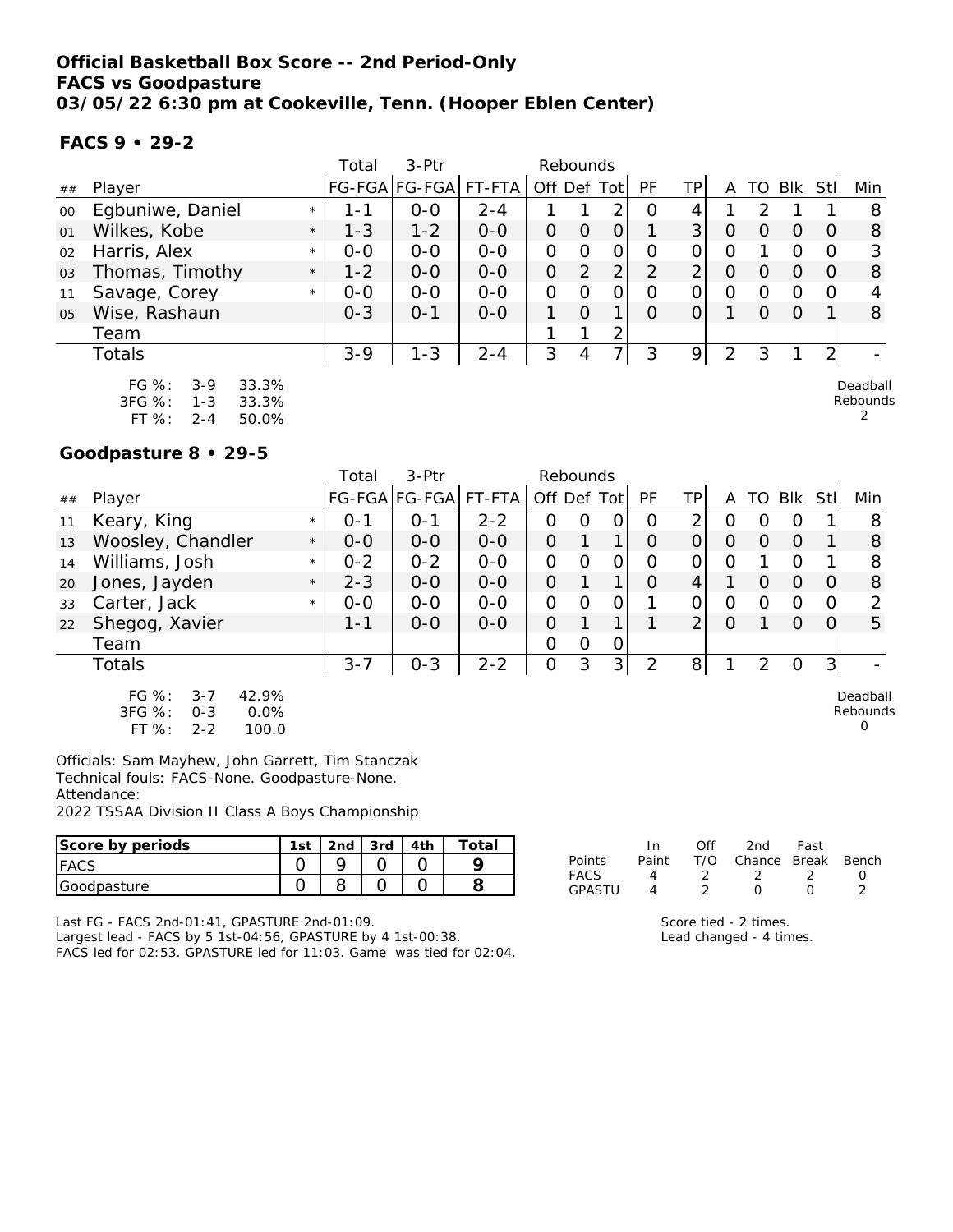### **Official Basketball Box Score -- 3rd Period-Only FACS vs Goodpasture 03/05/22 6:30 pm at Cookeville, Tenn. (Hooper Eblen Center)**

**FACS 14 • 29-2**

|    |                                                                  |         | Total    | 3-Ptr         |         |                | Rebounds |                |           |    |                |          |                |      |                      |
|----|------------------------------------------------------------------|---------|----------|---------------|---------|----------------|----------|----------------|-----------|----|----------------|----------|----------------|------|----------------------|
| ## | Player                                                           |         |          | FG-FGA FG-FGA | FT-FTA  | Off Def Tot    |          |                | <b>PF</b> | TP | A              | TO       | Blk            | Stll | Min                  |
| 00 | Egbuniwe, Daniel                                                 | $\star$ | $2 - 4$  | $O - O$       | $1 - 2$ |                | 3        | 4              |           | 5  | $\mathcal{P}$  | O        |                |      |                      |
| 01 | Wilkes, Kobe                                                     | $\star$ | $O-O$    | $0 - 0$       | $0 - 2$ | O              | 0        | 0              |           | O  | O              | O        | 0              | 0    | 8                    |
| 02 | Harris, Alex                                                     | $\star$ | $0 - 0$  | $0 - 0$       | $0 - 0$ | 0              | 0        | 0              | Ω         | 0  | O              | 0        | 0              | 0    | 3                    |
| 03 | Thomas, Timothy                                                  | $\star$ | $2 - 4$  | $0 - 1$       | $0 - 0$ | 1              | $\Omega$ | $\mathbf{1}$   | $\Omega$  | 4  |                |          | O              | 0    | 8                    |
| 11 | Savage, Corey                                                    | $\star$ | $0 - 0$  | $0 - 0$       | $0 - 0$ | 0              |          | $\mathbf{1}$   | 2         | 0  | O              | O        | $\overline{O}$ |      | 8                    |
| 05 | Wise, Rashaun                                                    |         | $2 - 2$  | $1 - 1$       | $0 - 0$ | O              |          | $\mathbf 1$    | 2         | 5  | $\overline{O}$ | $\Omega$ | $\Omega$       | 0    | 4                    |
|    | Team                                                             |         |          |               |         | O              | 0        | $\overline{O}$ |           |    |                |          |                |      |                      |
|    | Totals                                                           |         | $6 - 10$ | $1 - 2$       | $1 - 4$ | $\overline{2}$ | 5        | 7              | 6         | 14 | 3              |          |                | 3    |                      |
|    | $FG \%$ :<br>60.0%<br>$6 - 10$<br>$3FG \%$ :<br>$1 - 2$<br>50.0% |         |          |               |         |                |          |                |           |    |                |          |                |      | Deadball<br>Rebounds |

Rebounds 2

**Goodpasture 8 • 29-5**

FT %: 1-4 25.0%

|        |                                                        |         | Total   | $3-$ Ptr              |         | Rebounds       |                |                |               |                |   |          |          |      |                      |
|--------|--------------------------------------------------------|---------|---------|-----------------------|---------|----------------|----------------|----------------|---------------|----------------|---|----------|----------|------|----------------------|
| $\#\#$ | Player                                                 |         |         | FG-FGA FG-FGA  FT-FTA |         | Off Def        |                | Totl           | <b>PF</b>     | TP             | A | TO       | Blk      | Stll | Min                  |
| 11     | Keary, King                                            | $\star$ | $O - 1$ | $0-0$                 | $0 - 0$ | O              | Ω              | Ο              | $\Omega$      | Ο              | Ω |          | Ω        |      | 8                    |
| 13     | Woosley, Chandler                                      | $\star$ | $0 - 0$ | $0-0$                 | $2 - 2$ | $\overline{O}$ | $\Omega$       | $\overline{O}$ | 2             | $\overline{2}$ | 0 | O        | $\Omega$ |      | 8                    |
| 14     | Williams, Josh                                         | $\star$ | $0 - 1$ | $0 - 1$               | $0-0$   | $\overline{O}$ | Ω              | 0              | $\Omega$      | 0              | 0 | Ω        | O        |      | 5                    |
| 20     | Jones, Jayden                                          | $\star$ | $1 - 3$ | $0-0$                 | $2 - 2$ | $\overline{O}$ | $\overline{2}$ | 2              | O             | 4              | 0 | $\Omega$ | $\Omega$ |      | 8                    |
| 33     | Carter, Jack                                           | $\star$ | 1-1     | $0-0$                 | $0-0$   | 0              |                |                | Ω             | ⌒              | Ω | Ω        | O        |      |                      |
| 21     | Whitmon, Marques                                       |         | $0 - 1$ | $0 - 1$               | $0 - 0$ | $\Omega$       | O              | Ο              | $\Omega$      | O              | 0 | $\Omega$ | $\Omega$ | Ω    | $\overline{2}$       |
| 22     | Shegog, Xavier                                         |         | $0 - 0$ | $0 - 0$               | $0 - 0$ | O              | O              | 0              | ∩             | ∩              | Ω | っ        | ∩        | O    | 3                    |
|        | Team                                                   |         |         |                       |         | $\Omega$       | O              | 0              |               |                |   |          |          |      |                      |
|        | Totals                                                 |         | $2 - 7$ | $0 - 2$               | $4 - 4$ | $\overline{O}$ | 3              | 3              | $\mathcal{D}$ | 8 <sup>1</sup> | O | 3        | 0        |      |                      |
|        | FG %:<br>28.6%<br>$2 - 7$<br>3FG %:<br>0.0%<br>$0 - 2$ |         |         |                       |         |                |                |                |               |                |   |          |          |      | Deadball<br>Rebounds |

 $\Omega$ 

Officials: Sam Mayhew, John Garrett, Tim Stanczak Technical fouls: FACS-None. Goodpasture-None. Attendance:

FT %: 4-4 100.0

2022 TSSAA Division II Class A Boys Championship

| Score by periods | 1st | 2 <sub>nd</sub> | 3rd | Total |
|------------------|-----|-----------------|-----|-------|
| <b>IFACS</b>     |     |                 |     |       |
| Goodpasture      |     |                 |     |       |

Last FG - FACS 3rd-00:55, GPASTURE 3rd-06:09.

Largest lead - FACS by 7 3rd-00:55, GPASTURE by 5 3rd-06:09. FACS led for 12:11. GPASTURE led for -5:-7. Game was tied for 00:32.

|               | In In          | Off            | 2nd                          | Fast             |   |
|---------------|----------------|----------------|------------------------------|------------------|---|
| <b>Points</b> |                |                | Paint T/O Chance Break Bench |                  |   |
| FACS          | ി റ            | $\overline{2}$ | - 2                          |                  | h |
| <b>GPASTU</b> | $\overline{4}$ | $\mathcal{P}$  | $\Omega$                     | $\left( \right)$ |   |
|               |                |                |                              |                  |   |

Score tied - 1 time. Lead changed - 1 time.